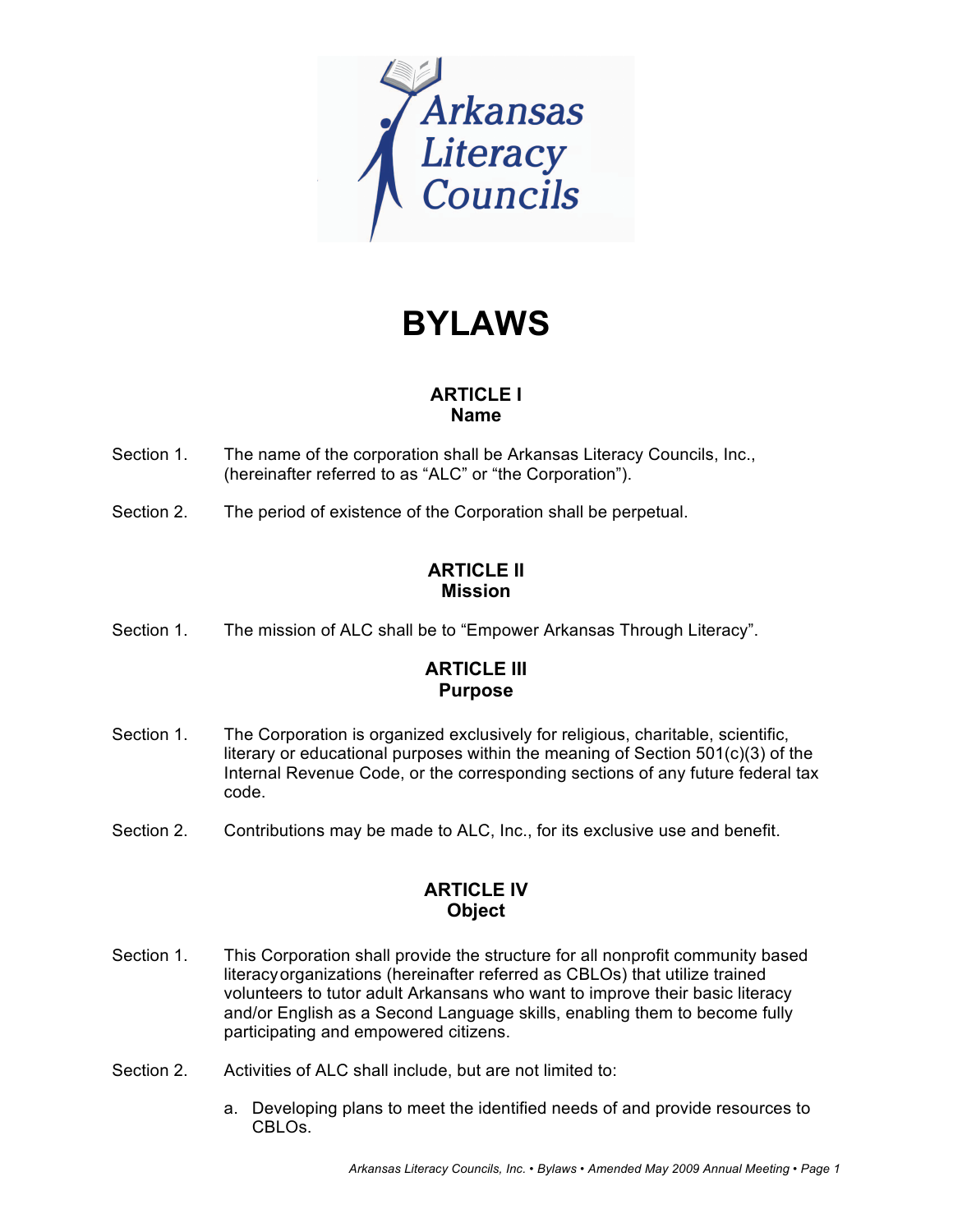- b. Conduct an annual meeting of the Members. The annual meeting of the Members shall be held May at the close of the fiscal year for the purpose of electing directors, Member Advisory Committee members, and for the transaction of such other business as may properly come before the meeting. The Board of Directors shall determine the time and place of each annual meeting. At the annual meeting the officers of the Corporation shall report on the activities and financial condition of the Corporation. Other regular meetings of the Members may be held at such dates, times and places as determined by the Board of Directors or the Executive Committee.
- c. Encouraging and promoting the development of new literacy councils and improvement of existing literacy councils through technical assistance with nonprofit organizations, development, and management; grantwriting, funds allocation, communication, coordination, training and staff development.
- d. Coordination and cooperation with the Adult Education Division of the Arkansas Department of Workforce Education and the Arkansas Adult Learning Resource Center in sharing information, training, state and federal funds allocation and other matters of mutual interest, concern and benefit.
- e. Affiliation with other state, regional, and national literacy organizations representing the objectives and goals of the membership as deemed appropriate by the Board of Directors and the Executive Director.

### **ARTICLE V Membership**

Section 1. Voting Members of the Corporation

Voting members shall:

- (1) Be representatives from CBLOs incorporated with the State of Arkansas for the purpose of providing adult literacy services.
- (2) Adhere to the requirements set forth in these Bylaws.
- Section 2. Each voting member shall be entitled to three voting delegates and two alternate delegates selected by the local council. Delegates may attend in person or by written proxy. Delegates voting by written proxy may vote only on specific agenda items.

#### **ARTICLE VI Board of Directors**

Section 1. The control of ALC, its affairs and property shall be vested in the Board of Directors.

> The Board of Directors shall be responsible for the administration and coordination of ALC programs by electing the necessary officers, securing and budgeting necessary funds and hiring and releasing such professional staff or assistance as might be needed.

Section 2. The Board of Directors shall be composed of no less than eleven or no more than fifteen members who may serve for two terms of three years each.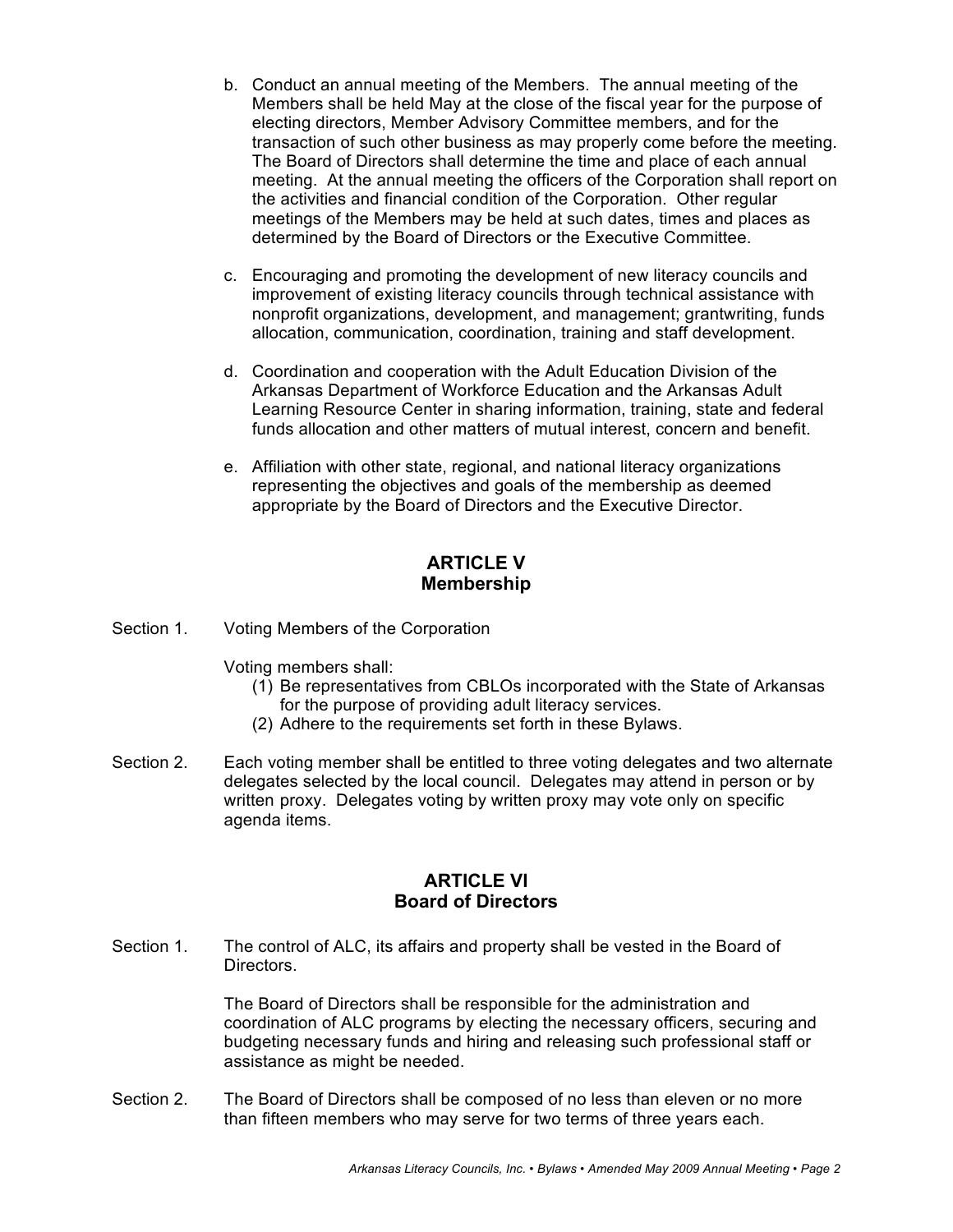- a. No person who is a current officer, director, employee, independent contractor or volunteer of an organization that is the recipient of any funds distributed by the Corporation shall be eligible to serve on the Board of Directors.
- b. No member of the Board of Directors will make, directly or indirectly, any effort to influence the disbursement of any funds to any specific literacy program or council. Accordingly, the membership of the Board of Directors shall, at all times, be constituted to prevent a conflict of interest.
- c. Three additional positions are reserved for a representative of the Arkansas Department of Workforce Education (DWE), the Chairman of the ALC Board of Directors' Member Advisory Committee, and the ALC Executive Director. The person filling the DWE position shall be the Director of the DWE or his/her designee. These positions will be the only non-elected and nonvoting members of the board.
- d. Board member terms shall be staggered so that one-third expires each year.
- e. The Board of Directors shall be elected by the membership of ALC at the annual meeting of the year in which the terms expire, the only exception being the DWE Director, or his/her designee, the Chairman of the Membership Advisory Committee, and the ALC Executive Director.
- Section 3. The following officers shall be elected annually by the Board of Directors from among its members: President, Vice-President, Secretary and Treasurer.
- Section 4. The Board of Directors shall meet at least six times annually. At least four meetings will be in person and two meetings may be via conference call or similar communications equipment by means of which all persons participating in the meeting can simultaneously hear each other, and participation in a meeting pursuant to this section shall constitute presence in person at such meeting.
- Section 5. Any action required or permitted to be taken at a meeting of the Board of Directors may be taken without a meeting if the action is taken by all members of the Board. The action must be evidenced by one or more written consents describing the action taken, signed by each Director, and included in the minutes filed with the corporate records reflecting the action taken. Any action taken under this Section 8 shall be effective when the last Director has signed the consent, unless the consent specifies a different effective date, which effective date shall control. A consent delivered by facsimile transmission shall constitute a valid signed consent. A consent signed under this Section 8 has the effect of a meeting vote and may be described as such in any document.
- Section 6. Special board meetings may be called at the discretion of the President or upon written request to the President by a majority of the board members. Special board meetings shall require a three-day notice prior to the meeting. The threeday time period may be waived for emergency situations.
- Section 7. Whenever any notice is required to be given to any director or other person under the provisions of these Bylaws, a waiver of notice in writing signed by the person or persons entitled to such notice, whether before or after the time stated therein, shall be deemed equivalent to the giving of such notice.
- Section 8. A simple majority (51%) of the members of the Board of Directors shall constitute a quorum in all cases and for all purposes, except as otherwise set out in these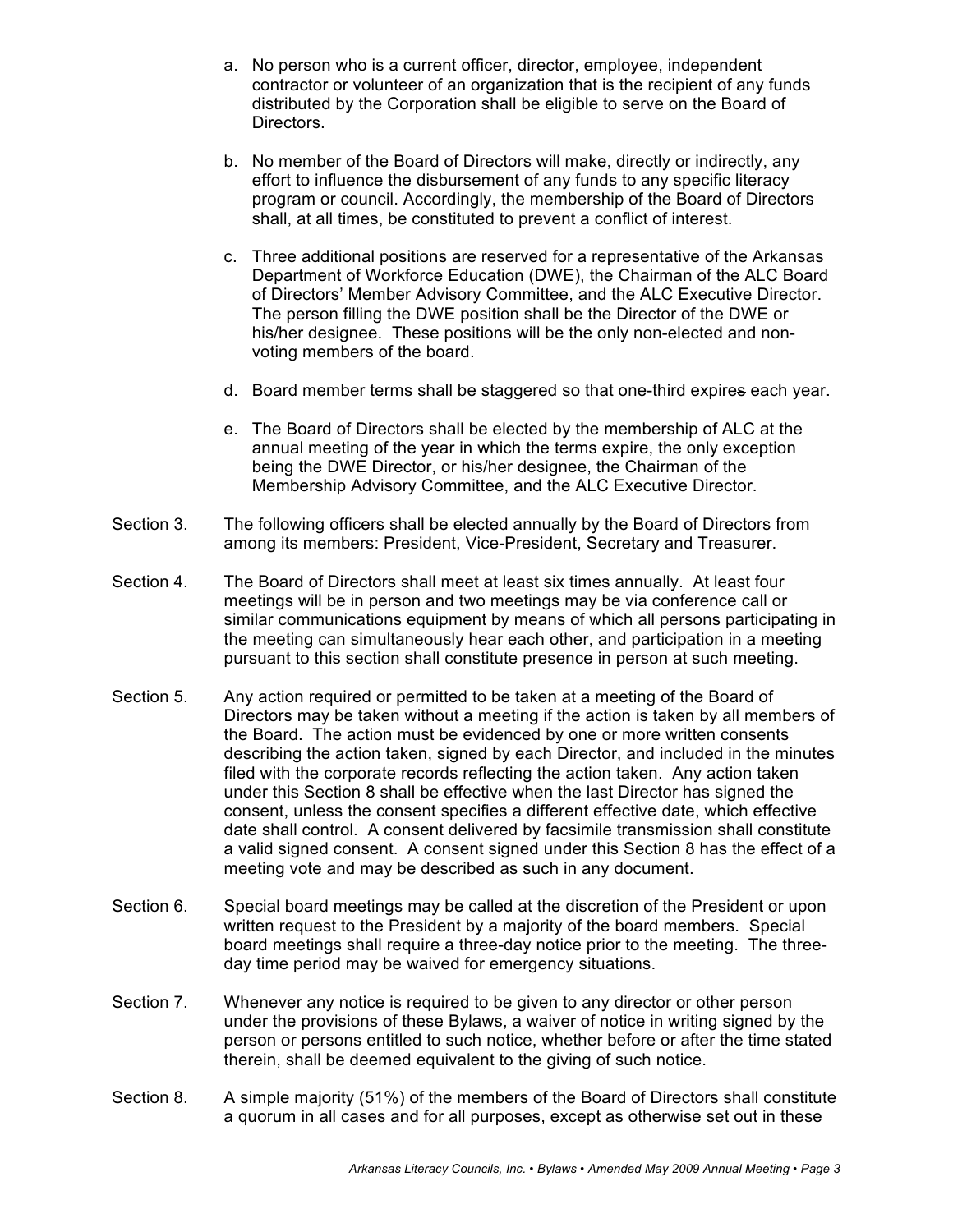bylaws. Once a quorum is present at a meeting, the quorum is deemed to be present for the duration of the meeting.

- Section 9. Directors shall be present in person to vote, provided that with reasonable notice to the Board President, a director may attend any meeting by electronic means. Proxy voting shall not be allowed.
- Section 10. If any director fails to attend any three meetings within one year, then the director shall be deemed to have submitted his or her resignation from the Board. The Board, for good cause shown, and upon verification, may refuse to accept the automatic resignation of any director.
- Section 11. Resignation, Removal and Vacancies:

Any director may resign at any time by giving notice to the President. Additionally, any director may be removed, for cause, at any regular or special meeting of the Board of Directors by the affirmative vote of the majority of such board, provided notice of the intention to act upon such matter shall have been given in the notice calling such meeting to all members of the Board of Directors, and specifically to the director proposed to be so removed.

If a vacancy occurs on the Board of Directors caused by death, resignation, retirement, disqualification or removal from office of any director or by reason of an increase in the number of directors, the remainder of the term shall be filled by a majority vote of the Board of Directors.

#### **ARTICLE VII Duties of Officers**

- Section 1. The Officers of the Corporation shall be: President, Vice-President, Secretary, and Treasurer.
- Section 2. The President shall have general supervision of the affairs of the Corporation; shall preside at all meetings of the Board; shall have general authority to execute bonds, deeds and contracts in the name of the Corporation; shall sign all official documents on behalf of the Corporation; shall appoint all Committee Chairpersons unless otherwise designated by these Bylaws; shall appoint such other officers and agents as are necessary for the operation of the Corporation; shall serve as an ex-officio member of all committees of the Board of Directors; and in general, shall exercise all powers usually pertaining to the President of a corporation. All powers and duties of the President shall be subject to the provisions of the Articles of Incorporation and these Bylaws and to review and confirmation by the Board in such a manner as is from time to time determined by the Board.
- Section 3. The Vice-President shall, in the absence of the President; or in the event of the President's death, inability, or refusal to act; perform the duties of President of the Corporation, and shall have such other powers and duties as may from time to time be determined by the Executive Committee or the Board.
- Section 4. The Secretary shall keep and maintain all records of the Corporation unless otherwise specified in these Bylaws; shall ensure that proper notice is given for all meetings of the Board; shall keep, or cause to be kept, accurate and true records of all proceedings of meetings of the Board; shall ensure that minutes of the previous meeting(s) and all related documents are sent to directors at least five (5) days prior to the next meeting; and in general shall exercise all powers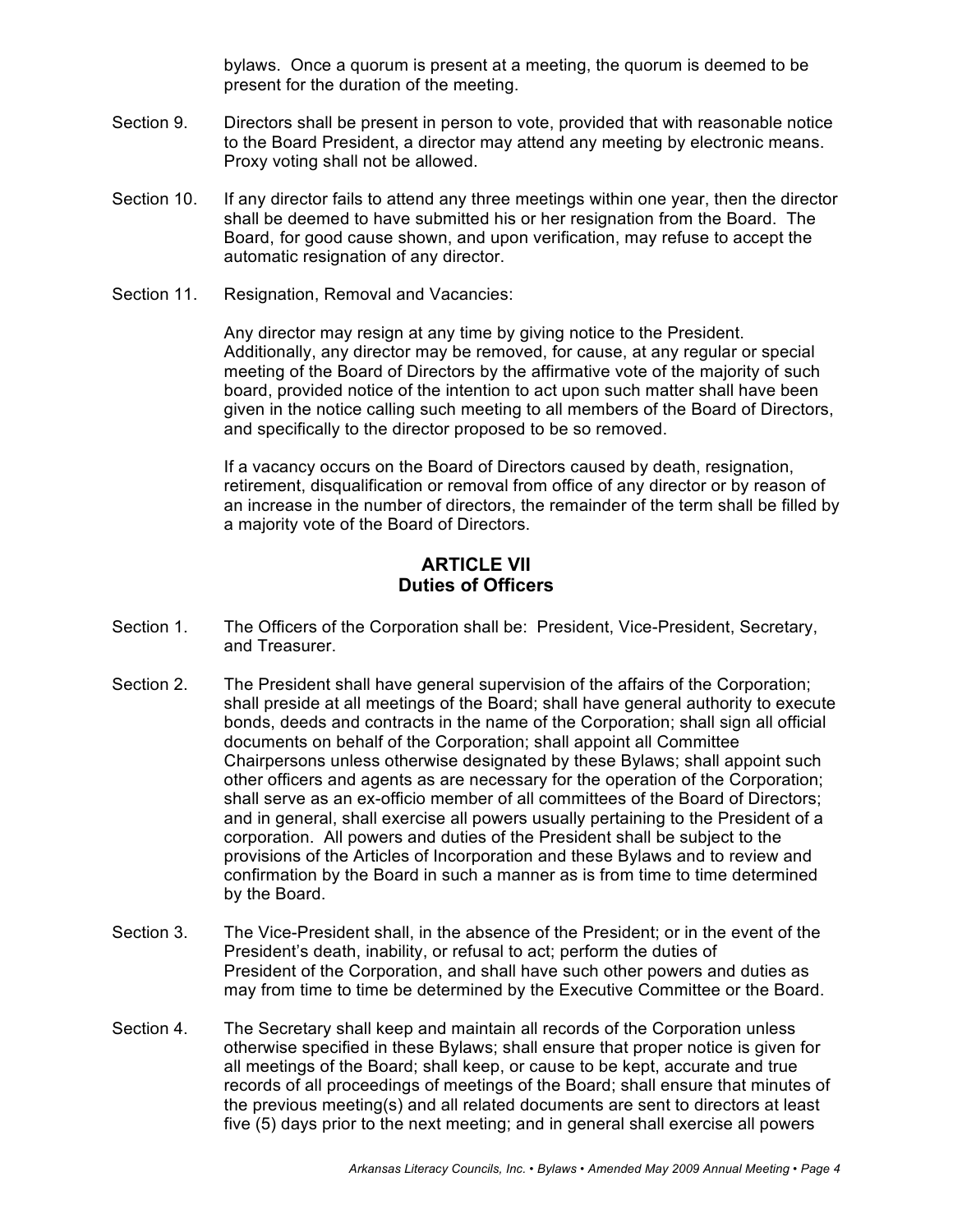usually pertaining to the Secretary of a corporation. All powers and duties of the Secretary shall be subject to the provisions of the Articles of Incorporation and these Bylaws, and to review and confirmation by the Board in such manner as is from time to time determined by the Board.

Section 5. The Treasurer shall be the chief financial and accounting officer of the Corporation and exercise oversight of all accounts and finances of the Corporation in accordance with the financial control procedures duly adopted by the Board of Directors. The treasurer will also serve as chair of the ALC Board of Directors Finance Committee. The treasurer shall prepare or cause to be prepared accurate and understandable monthly financial reports of the finances of the Corporation; shall recommend depositories and financial institutions to the Board; shall ensure that all funds are deposited in such depositories as are selected by the Board; shall oversee the collection of all accounts payable to the Corporation; shall keep or cause to be kept full and accurate accounts of all expenditures and disbursements by the financial instruments payable to the Corporation; shall have the power to endorse all checks, drafts, notes or other proper receipts for all payments to the Corporation; and in general, shall exercise all powers usually pertaining to the treasurer of a corporation.

> All powers and duties of the Treasurer shall be subject to the provisions of the Articles of Incorporation and these Bylaws, and to review and confirmation by the Board as determined from time to time by the Board.

- Section 6. If the office of Vice-President, Secretary or Treasurer becomes vacant, the President shall appoint a successor to serve until the next election for the remainder of the term.
- Section 7. If the office of President and Vice-President become vacant at the same time, the Executive Committee shall appoint a President to serve until the next election for the remainder of the term.

## **ARTICLE VIII Fiscal Year**

Section 1. The fiscal year of the organization shall be July 1 through June 30.

#### **ARTICLE IX Meetings**

- Section 1. ALC shall hold an Annual Meeting of the membership at a time and place to be determined by the Board of Directors. Notice shall be mailed to all members at least thirty days prior to the meeting.
- Section 2. Fifteen voting delegates must be present and shall constitute a quorum for any membership meeting.
- Section 3. Special meetings of the ALC membership may be called by the President or by the Executive Committee and shall be called upon written request of ten members of ALC. The purpose of the meeting shall be stated in the call. Except in cases of emergency, at least seven days' notice shall be given.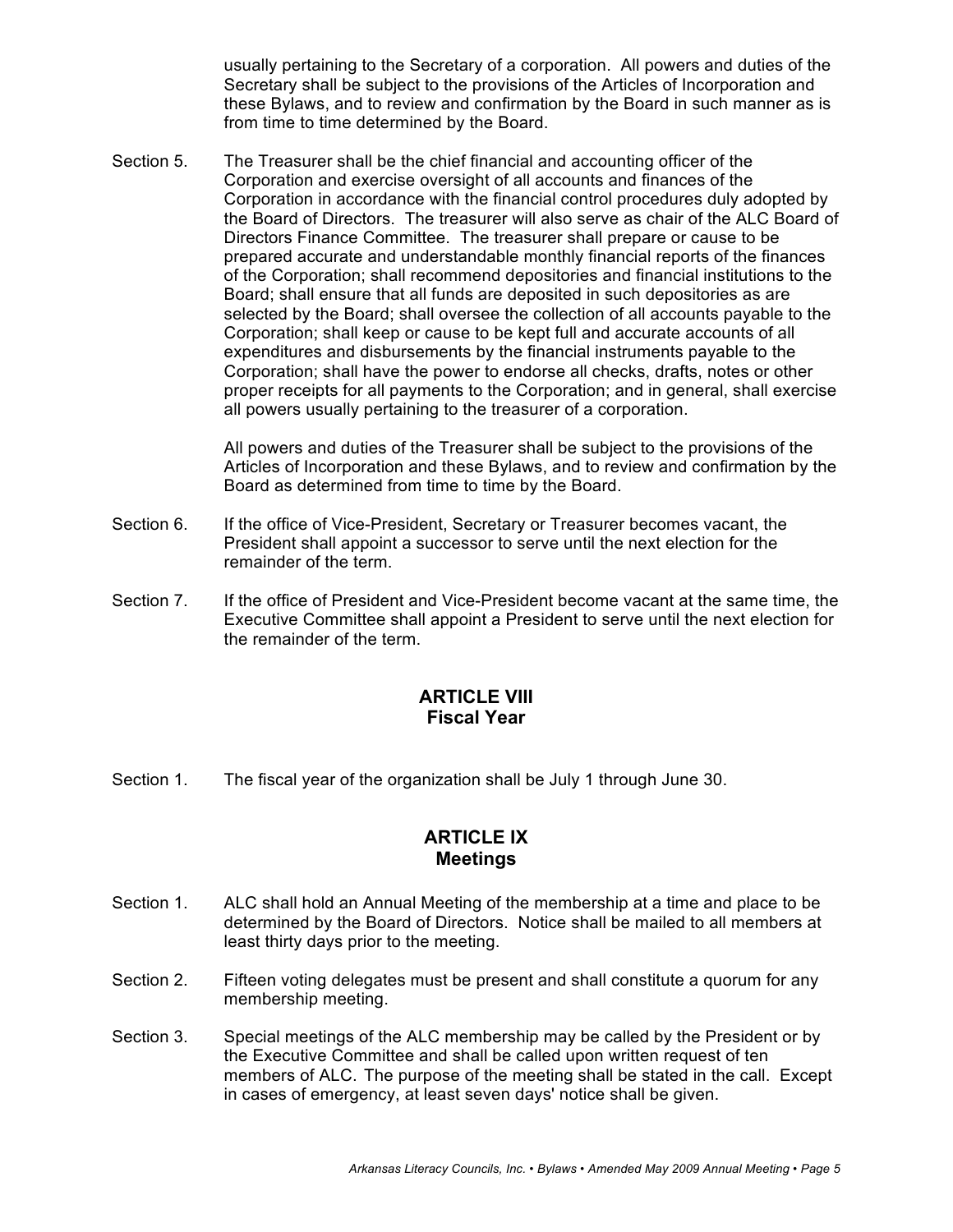## **ARTICLE X Indemnification of Officers and Directors**

*Source: Arkansas Coalition for Excellence*

- Section 1. Mandatory Indemnification. In accordance with Ark. Code Ann. §§ 4-33-852 and 4-33-856, the Corporation shall indemnify any director or officer and his or her estate or personal representative who is wholly successful, on the merits or otherwise, in the defense of any proceeding to which the director or officer is a party by virtue of his or her status as a director or officer of the Corporation.
- Section 2. Permissible Indemnification. Pursuant to A.C.A. § 4-33-851, and except as provided in Section 3 below, the Corporation may indemnify a director or officer made a party to a proceeding by virtue of his or her status as a director or officer, against liability incurred in the proceeding if the following conditions are met:
	- a. the director or officer conducted himself or herself in good faith;
	- b. with respect to conduct in his or her official capacity, the director or officer had reason to believe that his or her conduct was in the best interests of the corporation;
	- c. in cases of conduct not in his or her official capacity, the director or officer had reason to believe that his or her conduct was at least not opposed to the best interests of the Corporation.
- Section 3. Prohibition of Indemnification in Certain Cases. The Corporation shall not indemnify a director or officer in connection with any proceeding by or in the right of the Corporation in which the director or officer was adjudged liable to the Corporation, or in connection with any other proceeding charging improper personal benefit to the director or officer, whether or not involving action in his or her official capacity, in which the director or officer was adjudged liable on the basis that personal benefit was improperly received by the director or officer.
- Section 4. Procedure for Authorizing Indemnification of Directors. Before the Corporation may indemnify any director pursuant to Section 2 above, a determination must be made that indemnification of a director is permissible because the director has met the standards of conduct set forth in Section 2 of this Article VII. The Board of Directors shall make that determination by a majority vote of a quorum consisting of directors who are not at the time parties to the proceeding; provided, however, that if such a quorum cannot be obtained, then the determination shall be made either by a committee designated by the Board of Directors or by special legal counsel in accordance with A.C.A. § 4-33-855(b)(2) and (3). Furthermore, the Corporation may not indemnify a director or officer until twenty (20) days after the effective date of the written notice of the proposed indemnification to the Attorney General of the State of Arkansas. The Corporation may pay for or reimburse the reasonable expenses incurred by a director or officer who is a party to a proceeding in advance of final disposition of the proceeding upon authorization made in accordance with A.C.A. § 4-33-855 and upon satisfaction of all the conditions prescribed in § 4-33-853.
- Section 5. Insurance. The Corporation may purchase and maintain insurance on behalf of its directors and officers to insure against liabilities asserted against or incurred by the Corporation's directors and officers in that capacity or arising from their status as directors and officers, whether or not the Corporation would have the power to indemnify them against the same liability under the preceding sections of this Article VII.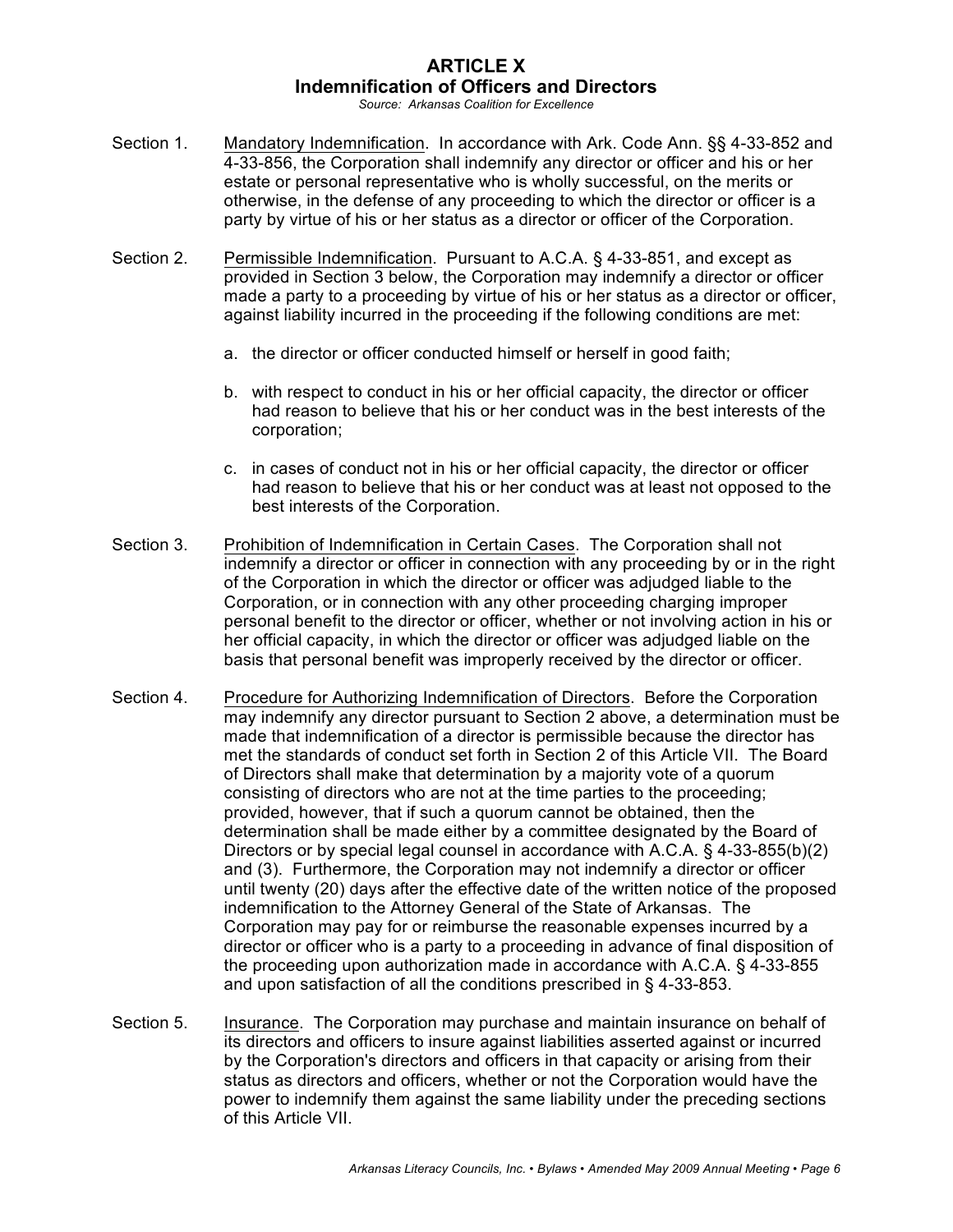- Section 6. Definitions. The following definitions apply to the indemnification provisions of this Article VII:
	- a) Proceeding. "Proceeding" means any threatened, pending or completed civil action, suit or proceeding, whether judicial, administrative, or investigative, and whether formal or informal.
	- b) Liability. "Liability" means the obligation to pay a judgment, settlement, penalty, fine (including an excise tax assessed with respect to an employee benefit plan), or reasonable expenses actually incurred with respect to a proceeding.
	- c) Expenses. Indemnification against expenses which is mandated or permitted under this Article VII is limited to reasonable expenses, including attorneys' fees, incurred in connection with a proceeding.
	- d) Ark. Code Ann. All citations in these Bylaws to "Ark. Code Ann." or to "A.C.A." shall refer to the Arkansas Code of 1987 Annotated, as amended from time to time by the Arkansas Legislature.

#### **ARTICLE XI Standing Committees**

- Section 1. Executive Committee
	- a. The Executive Committee shall be composed of officers mentioned in Article VI above; and such other members as the Board of Directors may designate from time to time. The Executive Director of ALC shall serve as an ex-officio member of the Executive Committee except when matters concerning the position of Executive Director are to be discussed.
	- b. The Executive Committee shall meet as necessary on call of the President. The Executive Committee shall manage and control the affairs of the organization between regular meetings of the Board of Directors and shall report its action at regular and special meetings of the Board.
	- c. Three-fourths of the members of the Executive Committee constitute a quorum for all actions within its authority.

#### Section 2. Finance Committee

- a. The Finance Committee shall be chaired by the Treasurer and have five members. The remaining four members are appointed by the President from the Board of Directors. The Executive Director of ALC shall serve as an exofficio member of the Finance Committee. The Finance Committee shall review the Corporation's annual budgets and make recommendations to the Board of Directors on the adoption of annual budgets.
- b. Each quarter, the Finance Committee will review financial reports, audits, and budgets, and will present status reports to the Board of Directors to assist the Board in performing its financial oversight function. The committee shall draft financial policies for Board approval and from time to time shall review policies on the handling of cash deposits and other funds, investments, insurance programs, purchasing policies and procedures, and other financial matters. The committee also shall review all proposals from the Executive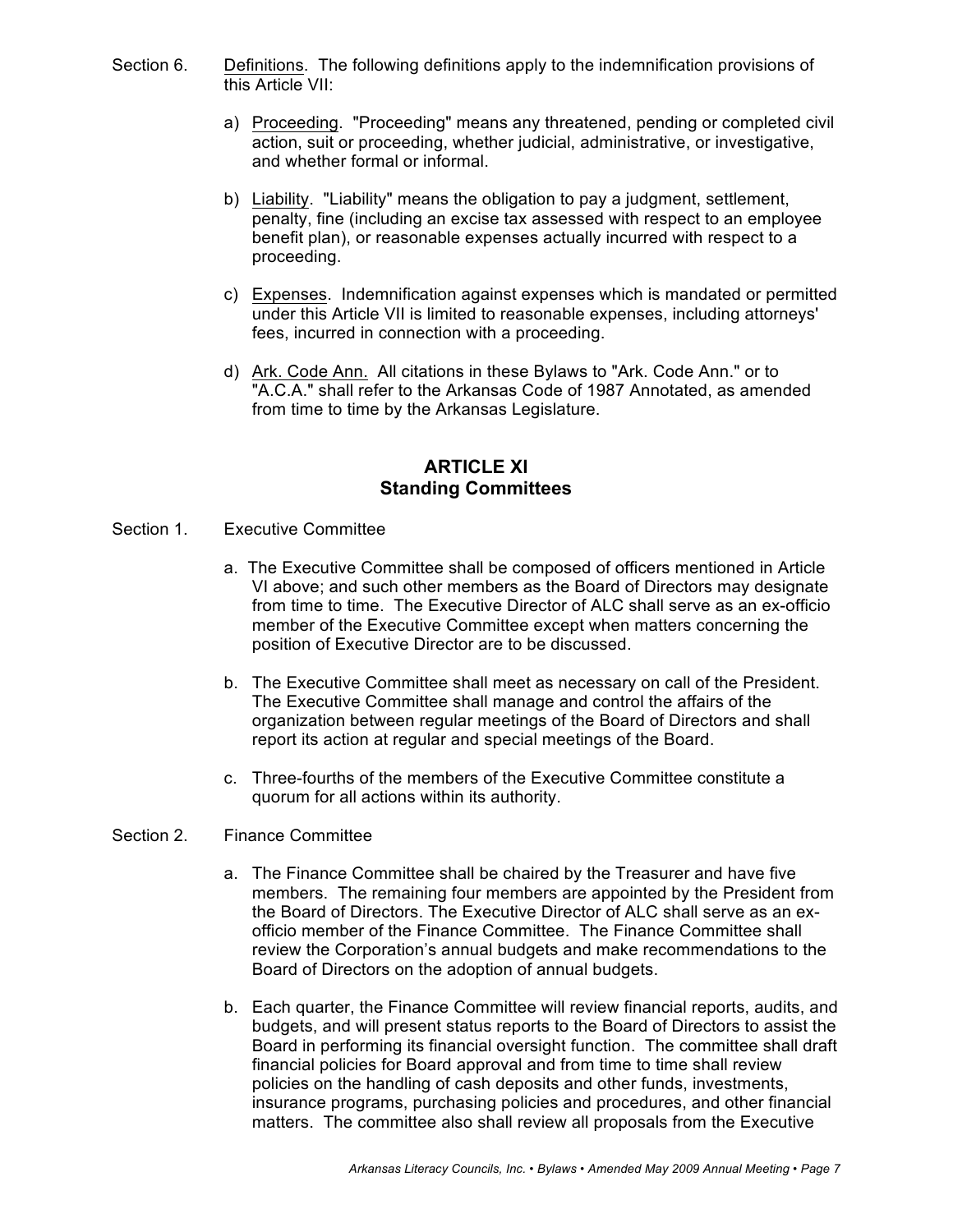Director regarding operational and capital expenditures that exceed established authorization limits and shall submit recommendations to the Board for action.

#### Section 3. Nominating Committee

- a. There shall be five members of the Nominating Committee. Three members are appointed by the President from the Board of Directors. Two members are elected by the membership of ALC during the Annual Meeting. One of the three board members shall be designated by the President as the chair of the Nominating Committee.
- b. The Nominating Committee shall nominate one candidate for each position available on the Board of Directors.
- c. Additional nominations from the floor at the Annual Meeting shall be permitted.
- d. The three members of the Nominating Committee appointed by the President shall serve as a Nominating Committee for officers of the ALC Board.
- Section 4. Member Advisory Committee
	- a. The Member Advisory Committee shall be composed of seven members who shall be from organizations that are voting members of ALC.

One member will represent each of the state's five regions – Northwest, Northeast, Southwest, Southeast, and Central. The other two members will be elected at large. Candidates will submit a completed nomination form provided by the ALC office to the secretary of the Member Advisory Committee five weeks in advance of the annual meeting. The secretary will prepare a ballot and background information to ALC so it can be included with the call for the Annual Meeting.

Each member may serve one two-year term. At least one year must elapse before a member can be re-elected to the Committee. No more than one person from any one member organization shall serve on the Member Advisory Committee at the same time. The Member Advisory Committee shall be elected by the membership of ALC at the annual meeting.

b. Any member of the Member Advisory Committee who is unable to attend a committee meeting shall contact the Chairman, or Secretary, by telephone, fax, in writing, e-mail, or in person stating the reason for his or her absence and shall send a representative in his or her place.

If a Committee member is absent from any meeting during the year for an unexplained reason, he or she will be contacted to determine his or her interest in continuing as an Advisory Committee member. If there is no interest, or response, the member shall be deemed to have submitted his or her resignation from the Committee.

If a vacancy occurs on the Committee caused by death, resignation, retirement, disqualification or removal from office of any member, or by reason of an increase in the number of members, the remainder of the term shall be filled by a majority vote of the Committee. If the vacancy occurs in one of regional positions, the Committee must select a person from that region.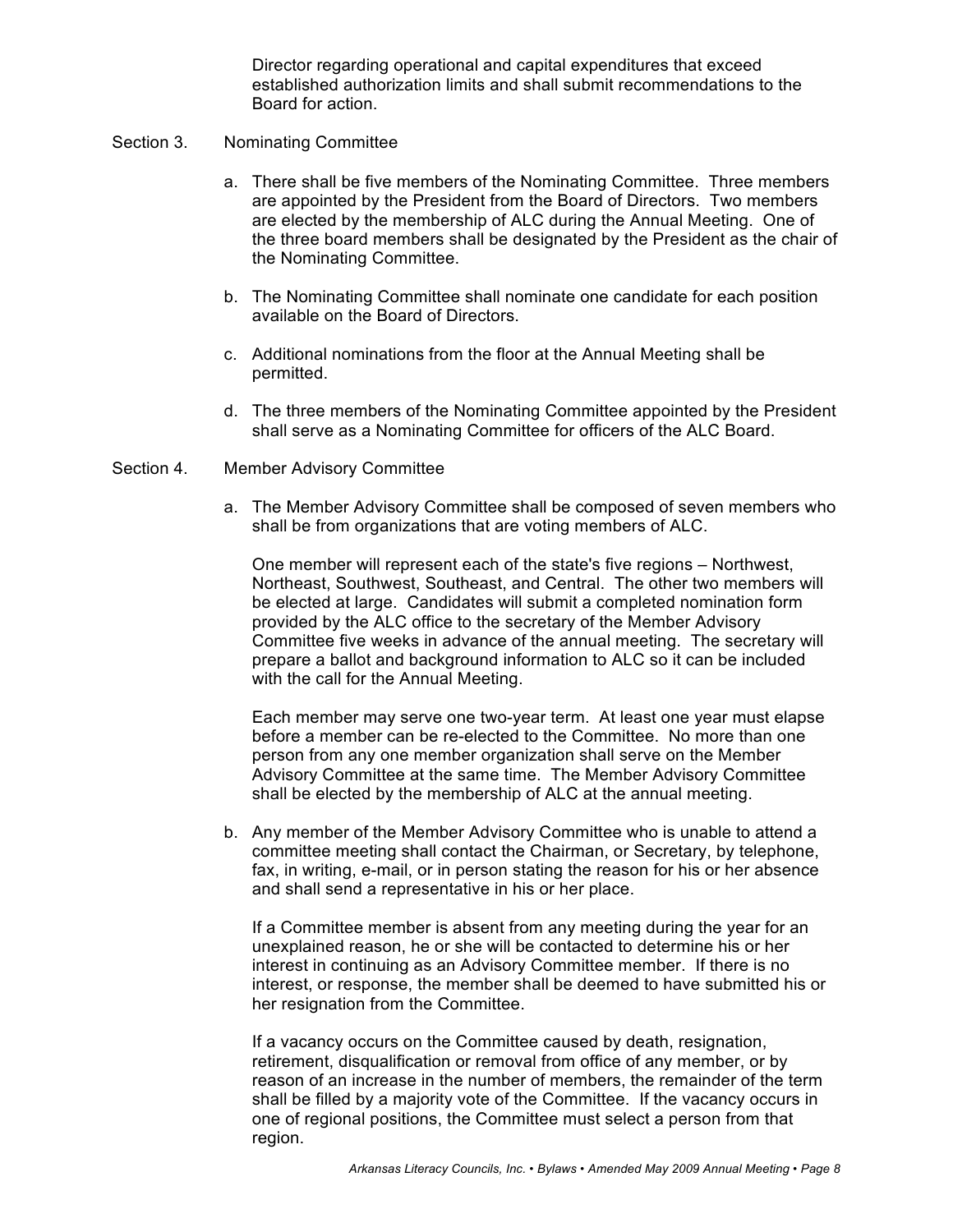The Committee, for good cause shown, and upon verification, may refuse to accept the automatic resignation of any Advisory Committee member.

- c. Any voting delegate may nominate a person to serve on this committee. The Membership Advisory Committee shall be elected annually by the membership from the persons nominated at the ALC Annual Meeting.
- d. The Member Advisory Committee shall select its own Chairman, who shall be the spokesman for the Membership Advisory Committee and shall serve as a non-voting member of the ALC Board of Directors.
- e. The Member Advisory Committee shall provide advice to the ALC Board of Directors on program issues and any related program activity concerning the organization.
- f. The Member Advisory Committee shall address issues including but not limited to, training, certification, and any other educational issues that are of importance to the students, tutors, trainers, and councils.
- g. The Member Advisory Committee shall meet up to six (6) times per year on the call of the Chairman, and may conduct its meetings in person, or by electronic means in which all persons participating in the meeting can hear each other simultaneously. The Corporation shall bear the expense of up to three (3) meetings per year, which expense shall be limited to those persons who are members of the Committee. Such meetings shall be subject to reasonable policies and procedures adopted by the ALC Board of Directors.
- Section 5. The ALC Board of Directors shall have the option of creating other committees as necessary to conduct the business of the organization.
- Section 6. The ALC President shall appoint the chairman and members of each standing committee.
- Section 7. The ALC President shall serve as an ex-officio member of all Board committees.

#### **ARTICLE XII Miscellaneous Provisions**

Section 1. No part of the net earnings of the Corporation shall inure to the benefit of, or be distributable to, its members, trustees, officers, or other private persons, except that the Corporation shall be authorized and empowered to pay reasonable compensation for services rendered and to make payments and distributions in furtherance of the purposes set forth in the purpose clause hereof.

> No substantial part of the activities of the Corporation shall be the carrying on of propaganda, or otherwise attempting to influence legislation, and the Corporation shall not participate in, or intervene in (including the publishing or distribution of statements) any political campaign on behalf of any candidate for public office.

> Notwithstanding any other provision of this document, the Corporation shall not carry on any other activities not permitted to be carried on (a) by an organization exempt from federal income tax under section  $501(c)(3)$  of the federal Internal Revenue Code, or corresponding section of any future federal tax code, or (b) by an organization, contributions to which are deductible under section 170(c)(2) of